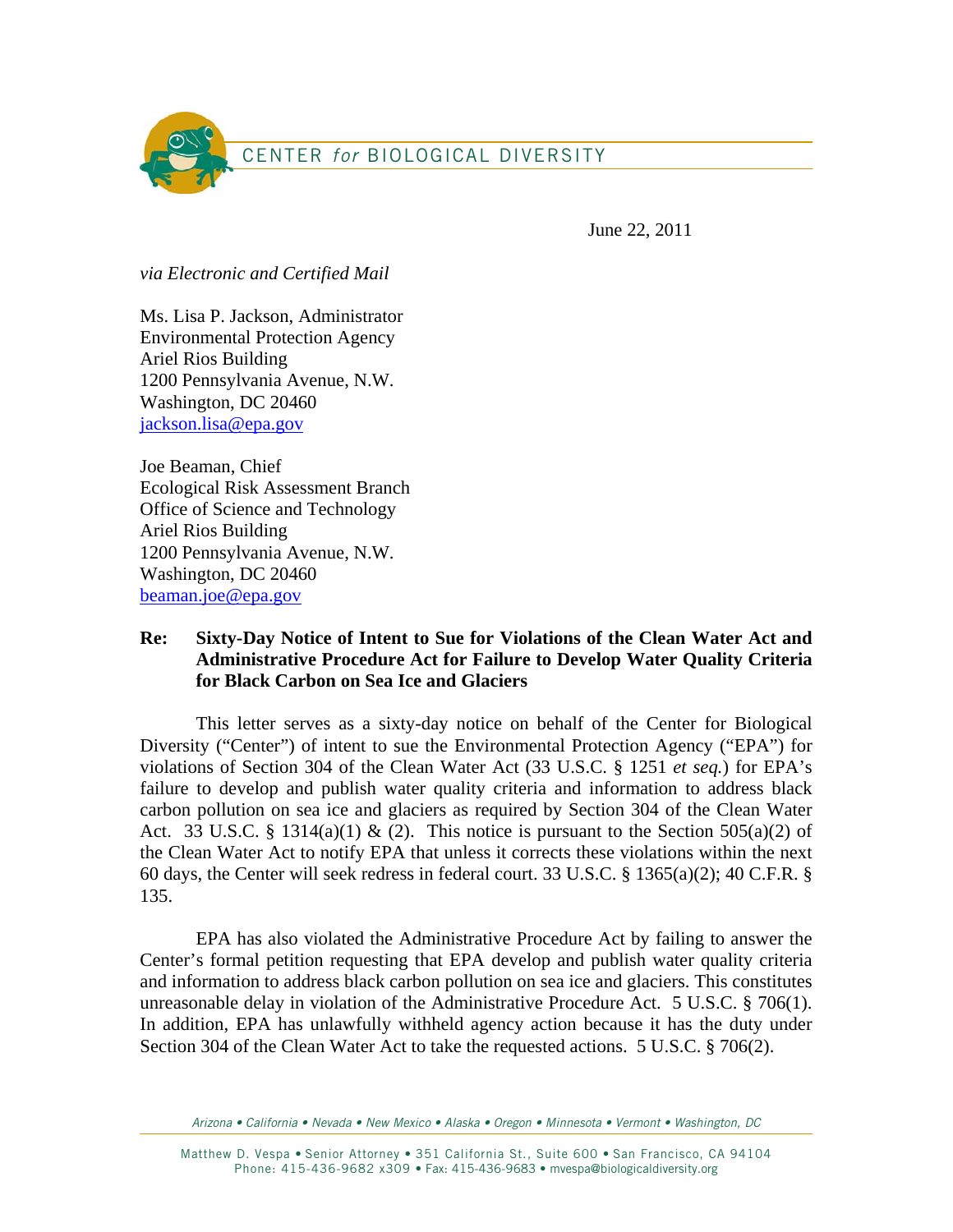### **I. IDENTIFICATION OF THE PARTIES**

The Center is a nonprofit environmental organization dedicated to protecting endangered species and wild places through rigorous science, advocacy, and environmental law. The Center's Climate Law Institute develops and implements legal campaigns to limit global warming pollution and prevent it from driving species extinct. The Center has over 320,000 members and online activists. Some of the Center's members, online activists, and staff reside near and frequently visit sea ice and glaciers impacted by black carbon deposition to observe, research, recreate, and otherwise use and enjoy these resources and the ecosystem services they provide. EPA's failure to comply with environmental laws to protect sea ice and glaciers is harming the interests of the Center and its members.

### **II. CLEAN WATER ACT BACKGROUND**

Congress enacted the Clean Water Act, 33 U.S.C. §§ 1251 et seq., with the express purpose of "restor[ing] and maintain[ing] the chemical, physical, and biological integrity of the Nation's waters." 33 U.S.C. § 1251(a). Congress intended to protect "water quality which provides for the protection and propagation of fish, shellfish, and wildlife" and provides for the continuing beneficial use of our waters for recreation. *Id.* §  $1251(a)(2)$ .

Toward those goals, the Clean Water Act requires the EPA to establish national water quality criteria, 33 U.S.C. § 1313(a)(1), and to publish information that will guide states in their adoption and periodic review of water quality standards, 33 U.S.C. § 1313(a)(2). Water quality criteria and information, and revisions thereof, are required to be issued to the states and published in the Federal Register and otherwise be made available to the public.  $33 \text{ U.S.C.} \$   $313(3)(3)$ .

Under section  $304(a)(1)$ , Congress mandated that the EPA "shall" develop and publish and "from time to time thereafter revise" water quality criteria "accurately reflecting the latest scientific knowledge:"

- (A) on the kind and extent of all identifiable effects on health and welfare including, but not limited to, plankton, fish, shellfish, wildlife, plant life, shorelines, beaches, esthetics, and recreation which may be expected from the presence of pollutants in any body of water, including ground water;
- (B) on the concentration and dispersal of pollutants, or their byproducts, through biological, physical, and chemical processes; and
- (C) on the effects of pollutants on biological community diversity, productivity, and stability, including information on the factors affecting rates of eutrophication and rates of organic and inorganic sedimentation for varying types of receiving waters.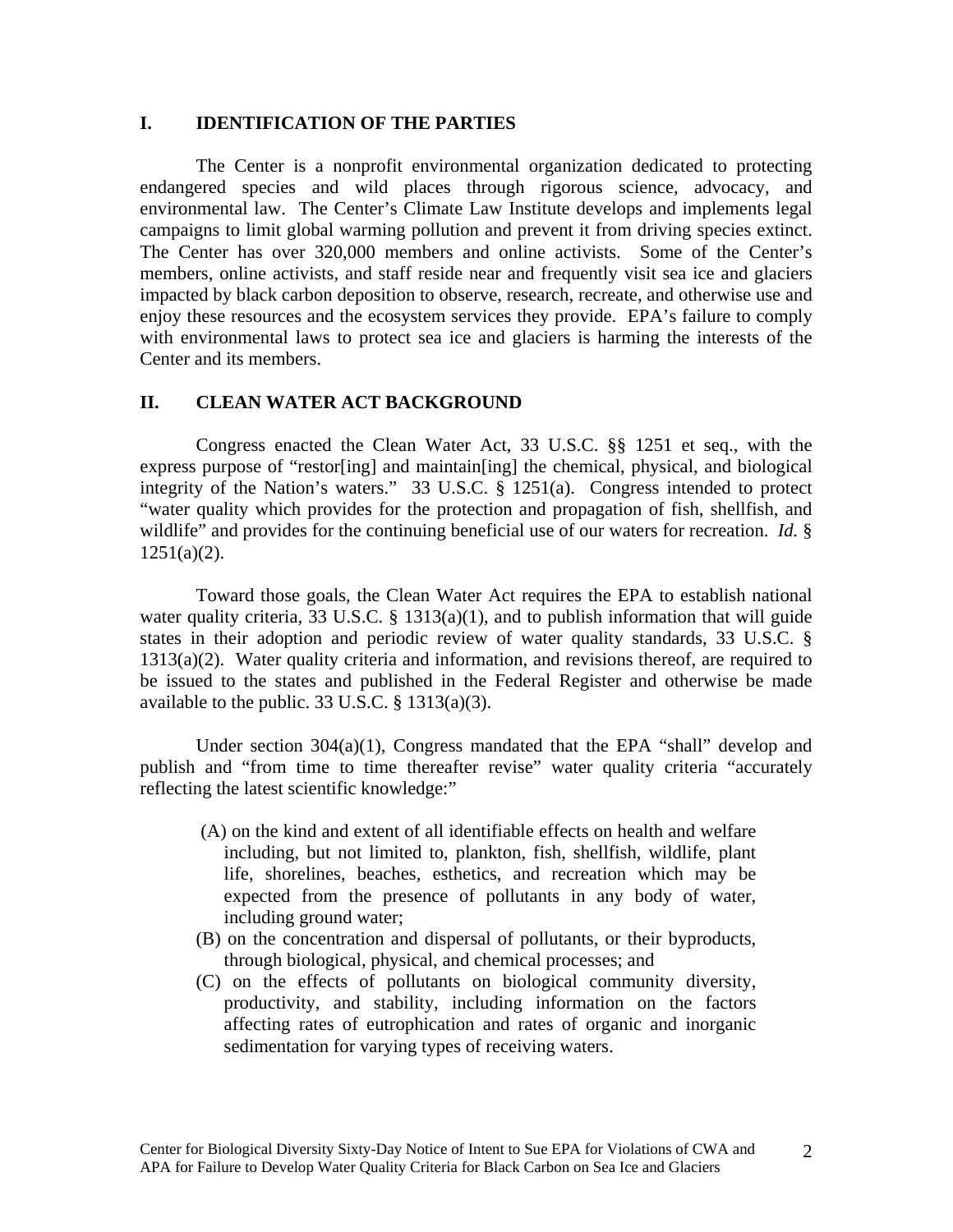Section  $304(a)(2)$  requires that EPA "shall" develop and publish "and from time to time thereafter revise" information on four topics necessary to protection of water quality:

- (A) on the factors necessary to restore and maintain the chemical, physical, and biological integrity of all navigable waters, ground waters, waters of the contiguous zone, and oceans;
- (B) on the factors necessary for the protection and propagation of shellfish, fish, and wildlife for classes and categories of receiving waters to allow recreational activities in and on the water;
- (C) on the measurement and classification of water quality; and
- (D) for the purpose of section 1313 of this title, on the identification of pollutants suitable for maximum daily load measurement correlated with the achievement of water quality objectives.

"[W]hen a statute uses the word 'shall,' Congress has imposed a mandatory duty upon the subject of the command." *Forest Guardians v. Babbitt*, 174 F.3d 1178, 1187  $(10<sup>th</sup>$  Cir. 1998). The duty to review and consider required factors, such as the latest scientific knowledge, is a non-discretionary duty.

# **III. SCIENTIFIC BACKGROUND ON BLACK CARBON AND ITS IMPACT ON SEA ICE AND GLACIERS**

## **A. Black Carbon Deposition Accelerates the Melt of Sea Ice and Glaciers by Reducing the Reflectivity of Snow and Ice**

Black carbon is an airborne particle generated from the incomplete combustion of fossil fuels, biofuels, and biomass. Black carbon has both a direct warming effect, by absorbing solar radiation in the atmosphere and converting it to heat radiation, and an indirect effect, by reducing the reflectivity (albedo) of snow and ice when deposited on these surfaces. Because it turns snow and ice darker, black carbon deposition accelerates the melt of sea ice and glaciers.<sup>1</sup> The direct and indirect warming effects of black carbon make it one of the most important contributors to the retreat of Arctic sea ice. $2$  Snow and ice contaminated with black carbon heat the Arctic surface very efficiently due to strong Arctic temperature inversions and the insulating properties of snow.<sup>3</sup> In the spring, deposition of black carbon onto snow and ice yields a positive forcing that increases surface temperature by approximately  $0.5^{\circ}$ C.<sup>4</sup> During springtime in the Arctic, black

<sup>&</sup>lt;sup>1</sup> V. Ramanathan & G. Carmichael, *Global and Regional Climate Changes Due to Black Carbon*, 1 NATURE GEOSCIENCE 221, 222 (2008); *EPA Black Carbon and Global Warming: Hearing Before the H. Comm. on Oversight and Gov't. Reform, 110<sup>th</sup> Cong. at 16 (2007) [hereinafter <i>Hearing*] (statement of Mark Z. Jacobson, Professor, Stanford University).

<sup>&</sup>lt;sup>2</sup> Ramanathan & Carmichael, *supra* note 1, at 224.

<sup>&</sup>lt;sup>3</sup> Hearing, supra note 1, at 72 (statement of Charles Zender, Associate Professor, University of California at Irvine).

<sup>&</sup>lt;sup>4</sup> P.K. Quinn et al., Short-lived Pollutants in the Arctic: Their Climate Impact and Possible Mitigation *Strategies*, 8 ATMOSPHERIC CHEMISTRY & PHYSICS 1723, 1731 (2008).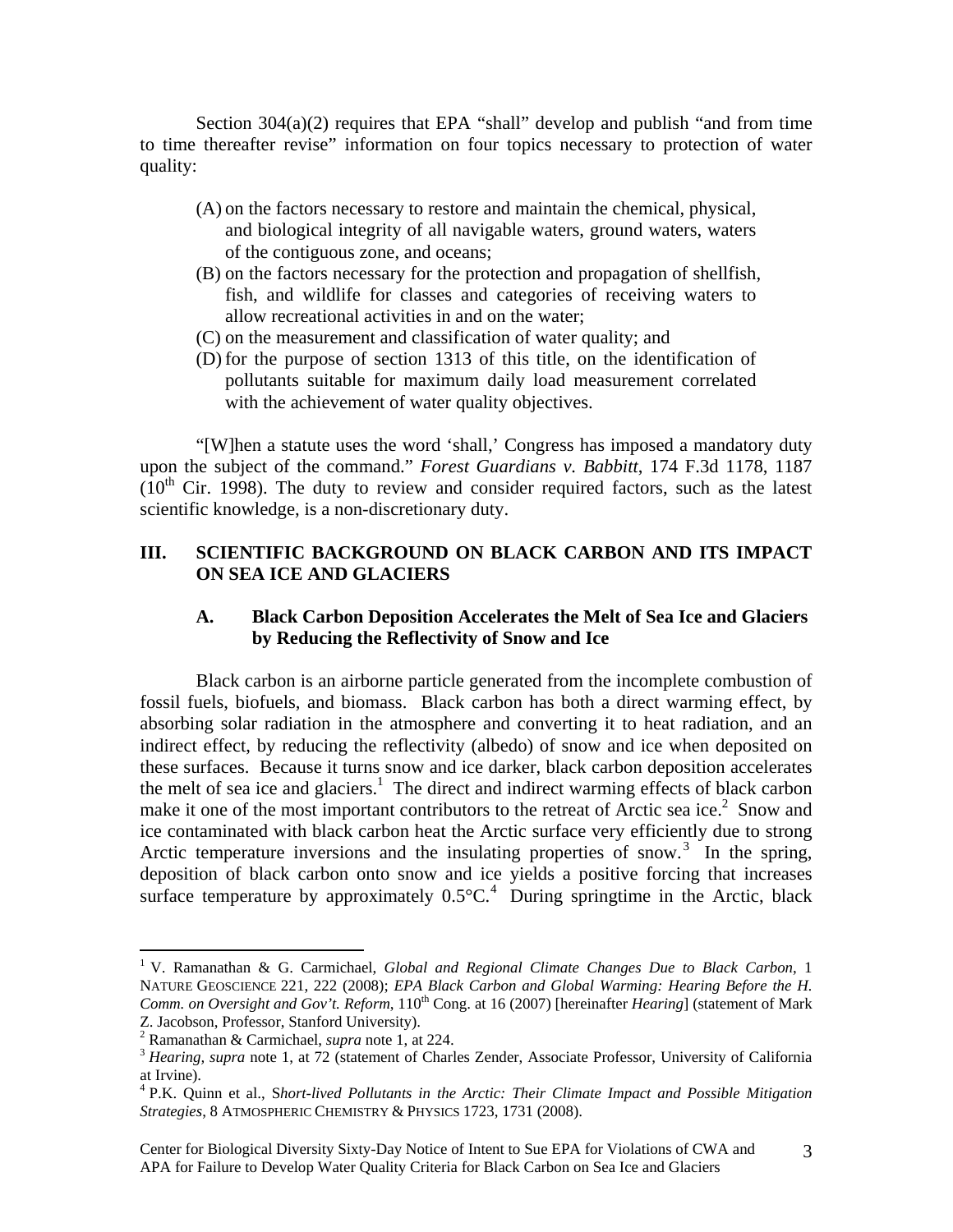carbon's direct warming effect on snow can be three times as strong as carbon dioxide.<sup>5</sup> Because of its combined heating of the Arctic atmosphere and of the surface, black carbon is believed to warm the Arctic more than any other agent except carbon dioxide.<sup>6</sup>

Black carbon has an even greater impact on seasonal snow and ice because it causes earlier exposure of underlying low-albedo surfaces (e.g., rock, soil, vegetation and ocean).<sup>7</sup> Over the course of the Arctic spring, black carbon-contaminated snow absorbs enough extra sunlight to melt earlier – weeks earlier in some places – than clean snow.<sup>8</sup> As snow and ice surfaces continue to warm, melt, darken and lose contrast with black carbon, the net warming effect of black carbon on the Arctic will decrease. $\degree$  Thus, reducing black carbon now will have more of an impact than delaying reductions.

Black carbon's impact on the melting of snow and sea ice applies with equal force to the decrease in albedo of glaciers in montane regions and consequent accelerated meltoff. Black carbon depositions on Tibetan glaciers have been found to be a significant contributing factor to observed rapid glacier retreat.<sup>10</sup> By increasing surface melt on ice masses, black carbon triggers positive feedbacks because the resulting melt water spurs multiple radiative and dynamic feedback processes that accelerate ice disintegration.<sup>11</sup> Moreover, in the case of glaciers, by increasing water flow through crevasses and moulins, black carbon speeds freeze-thaw ice break-up and lubrication of the ice sheet  $base.<sup>12</sup>$ 

Pristine Antarctic regions have been found to contain black carbon concentrations of 0.1-0.3 ppbw (parts per billion by weight), two orders of magnitude less than the Arctic.<sup>13</sup> Notably, black carbon amounts of 3 ppbw were found 1 km downwind of the South Pole station, where the station's power plant and aircraft operations were a suspected source.<sup>14</sup> Snow samples in the 1980s, including sites in Alaska and on sea ice in the central Arctic, yielded typical black carbon amounts of 10-50 ppbw.<sup>15</sup> While black

<sup>5</sup> *Hearing, supra* note 1, at 73 (statement of Charles Zender, Associate Professor, University of California at Irvine); *see also* M. Flanner et al., *Present-Day Climate Forcing and Response from Black Carbon in Snow*, 112 J. GEOPHYSICAL. RES. D11202 at 15 (2007) ("BC snowpack can provoke disproportionately large springtime climate response because the forcing tends to coincide with the onset of snowmelt, thus triggering more rapid snow ablation and snow-albedo feedback.").

<sup>6</sup> *Hearing, supra* note 1, at 73 (statement of Charles Zender, Associate Professor, University of California at Irvine).

<sup>7</sup> Joseph McConnel et al., *20th-Century Industrial Black Carbon Emissions Altered Arctic Climate Forcing*, 317 SCIENCE 1381, 1383 (2007). 8 *Hearing, supra* note 1, at 72 (statement of Charles Zender, Associate Professor, University of California

at Irvine).

<sup>&</sup>lt;sup>9</sup> *Hearing, supra* note 1, at 71 (statement of Charles Zender, Associate Professor, University of California at Irvine).

<sup>&</sup>lt;sup>10</sup> Baiqing Xu et al., *Black Soot and the Survival of Tibetan Glaciers*, 106 PROC. NAT'L ACAD. SCI. U.S. 22114 (2009), *available at http://www.pnas.org/content/106/52/22114.full.* 

<sup>&</sup>lt;sup>11</sup> James Hansen & Larissa Nazarenko, *Soot Climate Forcing via Snow and Ice Albedos*, 101 PROC. NAT'L ACAD. SCI. U.S. 423, 427 (2004), *available at* http://www.pnas.org/content/101/2/423.full.<br><sup>12</sup> *Id. at* 424.<br><sup>14</sup> *Id.* at 423.<br><sup>15</sup> *Id.* at 423.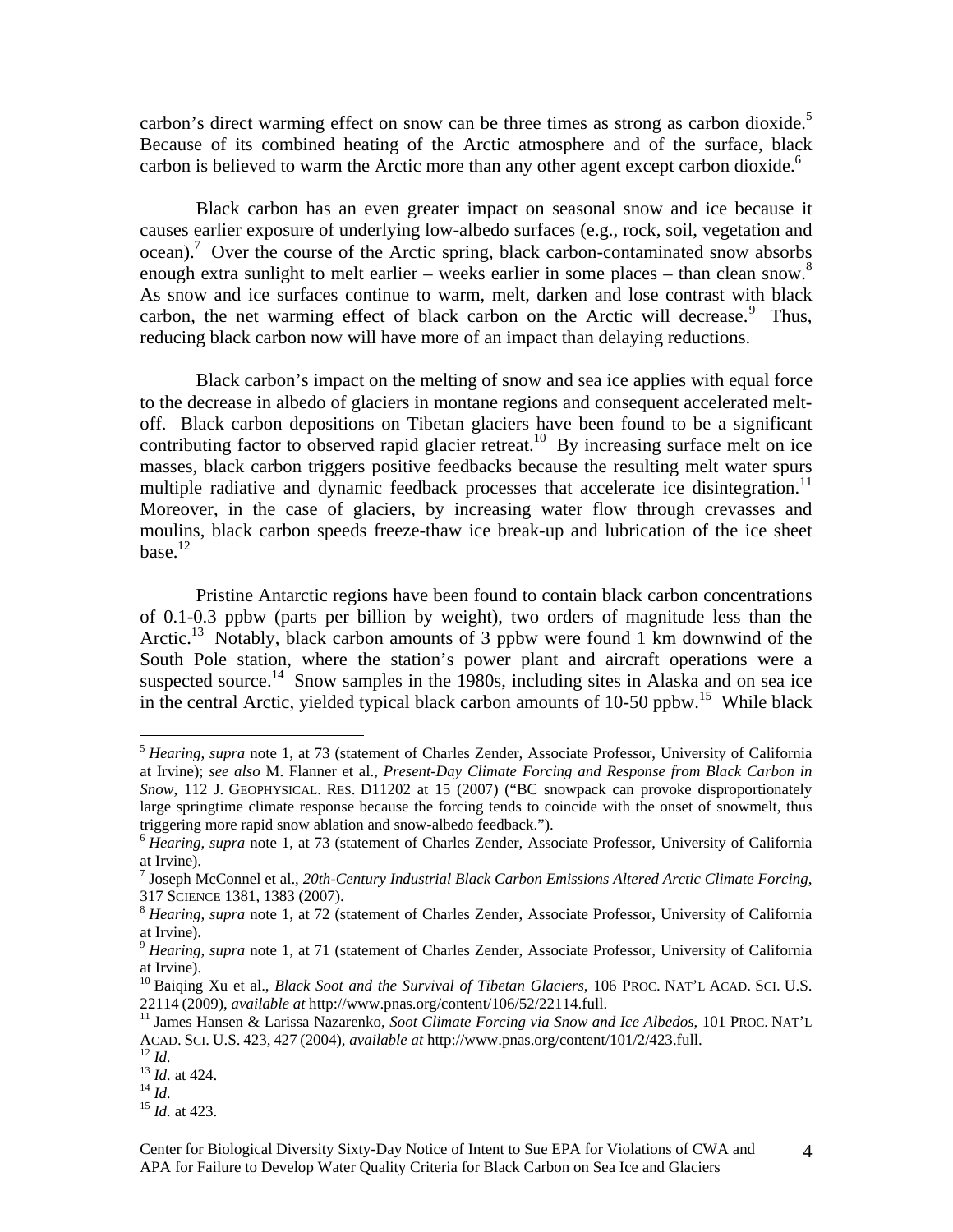carbon emissions may have fallen in the 1990s due to the economic collapse of the former Soviet Union, reduced black carbon emissions are not necessarily permanent in the face of possible economic recovery, increased shipping in the opening Northwest and Northeast Passages, regional hydrocarbon resource development, and increased use of diesel-powered vehicles.<sup>16</sup> Measurements in the Alps revealed black carbon Measurements in the Alps revealed black carbon concentrations as large as 100 ppbw, enough to reduce the visible albedo by approximately 10% and double absorption of sunlight.<sup>17</sup> However, because of the positive feedbacks resulting from black carbon deposition, much smaller concentrations of black carbon perturb snowmelt. In today's warmer climate, very small concentrations of black carbon impurities  $($   $\sim$  10 ppb) are triggering astonishingly large ice-albedo warming.<sup>18</sup>

#### **B. Reducing Black Carbon Emissions is Critical to Avoiding Complete Loss of Summer Arctic Sea Ice**

While reductions in carbon dioxide pollution must be the core of any meaningful effort to mitigate the impacts of global warming, even if swift and deep reductions in carbon dioxide emissions are made, given the long lifetime of carbon dioxide in the atmosphere, these reductions may not be achieved in time to prevent the complete loss of summer sea ice in the Arctic and of U.S. glaciers. Because black carbon emitted today will largely leave the atmosphere in a month or less, reducing black carbon emissions reduces warming within weeks.<sup>19</sup> Major cuts in black carbon emissions could slow the effects of climate change for a decade or two, buying policy makers more time to cut carbon dioxide emissions and potentially avoid irreversible effects of global warming.<sup>20</sup> Thus, restoration of snow albedos to levels approaching pristine pre-industrial values has the double benefit of reducing global warming and pushing back the point at which catastrophic anthropogenic interference with the climate occurs. $^{21}$ 

## **IV. THE ATMOSPHERIC DEPOSITION OF BLACK CARBON ON SEA ICE AND GLACIERS IS SUBJECT TO REGULATION UNDER THE CLEAN WATER ACT**

### **A. Sea Ice and Glaciers are Waters of the United States Afforded Protection Under the Clean Water Act**

1. Sea ice

Sea ice is frozen seawater that floats on the ocean surface. Blanketing millions of square kilometers, sea ice forms and melts with the polar seasons, affecting both human activity and biological habitat. Arctic sea ice approaches its annual maximum in late

 $16$  *Id.* at 424.

<sup>16</sup> *Id.* at 424. 17 *Id.* at 427. 18 *Hearing, supra* note 1, at 74 (statement of Charles Zender, Associate Professor, University of California at Irvine).

<sup>&</sup>lt;sup>19</sup> See, e.g., Hearing, supra note 1, at 17 (statement of Mark Z. Jacobson, Professor, Stanford University).<br><sup>20</sup> Id. at 53 (statement of V. Ramanathan, Professor, University of San Diego).<br><sup>21</sup> Hansen & Nazarenko, *supr*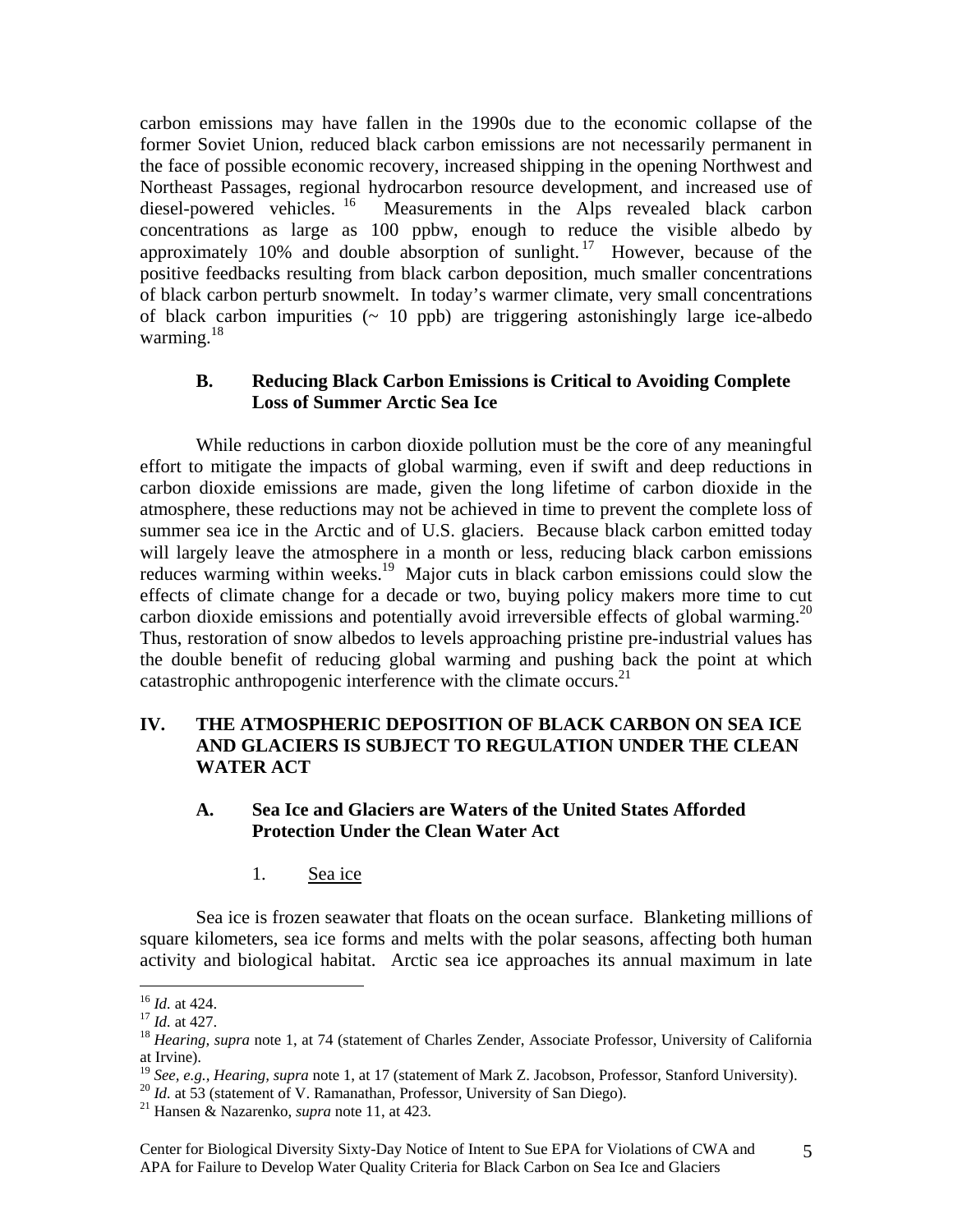winter.<sup>22</sup> In February 2009, sea ice extended along the northern and western shores of Alaska.<sup>23</sup> However, the monthly average sea ice extent for February 2009 was the fourth lowest in the satellite record, with February 2005 having the lowest extent, February 2006 the second lowest, and February 2008 the third lowest. Including 2009, the downward linear trend in February sea ice extent over the satellite record stands at -2.8 percent per decade.<sup>24</sup> Arctic sea ice reaches its minimum extent in September. Sea ice extent in 2009 was the third lowest since the start of the satellite record in 1979, with the past five years having the five lowest sea ice extents on record.<sup>25</sup> Nearly 40 percent of the sea ice area that was present in the 1970s was lost by 2007, the lowest year on record.<sup>26</sup> The observed summertime melting of Arctic sea ice has far exceeded the worstcase projections of climate models in the Fourth Assessment Report of the International Panel on Climate Change.<sup>27</sup> Scientists now predict that a seasonally ice-free Arctic Ocean could be realized by  $2030.<sup>28</sup>$ 

Protection of sea ice falls within the jurisdiction of the Clean Water Act because the Act explicitly encompasses protection of territorial seas off the coast of Alaska where sea ice seasonally forms. "Navigable waters" is defined under the Act as "the waters of the United States, including the territorial seas."<sup>29</sup> "Territorial seas" is in turn defined as the "belt of the seas measured from the line of ordinary low water along that portion of the coast which is in direct contact with the open sea and the line marking the seaward limit of inland waters, and extending seaward a distance of three miles." $30$  In addition, Section  $304(a)(2)$  requires EPA to develop and publish information "on the factors" necessary to restore and maintain the chemical, physical, and biological integrity of all navigable waters, ground waters, waters of the contiguous zone, and *the oceans*."31

While there has been little explicit discussion to date of specific protection for water in its solid form under the Act, courts have not distinguished between discharges of pollutants onto ice or water when enforcing the Clean Water Act.<sup>32</sup> For purpose of the Clean Water Act, a "navigable water" need not be navigable in fact to be afforded the

<sup>22</sup> National Snow & Ice Data Center, Arctic Sea News & Analysis, *Ice Extent Reaches Annual Maximum* (2009), http://nsidc.org/arcticseaicenews/2009/030309.html.<br> $^{23}$  Id.

<sup>&</sup>lt;sup>24</sup> *Id.*<br><sup>25</sup> Press Release, National Snow & Ice Data Center, Arctic Sea Ice Extent Remains Low; 2009 Sees Third-

Lowest Mark (Oct. 6, 2009), *available at* http://nsidc.org/news/press/20091005\_minimumpr.html. 26 WORLD WILDLIFE FUND INT'L, ARCTIC CLIMATE FEEDBACKS: GLOBAL IMPLICATIONS 8 (Martin Sommerkorn & Susan Joy Hassol eds., 2009).

 $^{27}$  Univ. of New South Wales Research Centre, The Copenhagen Diagnosis, Updating the World ON THE LATEST CLIMATE SCIENCE 31 (2009); WORLD WILDLIFE FUND INT'L, *supra* note 26, at 8. 28 K. Stoeve et al, *Arctic Sea Ice Extent Plummets in 2007*, 89 EOS 13, 14 (Jan. 2008); *see also* M. Wang &

J.E. Overland, *A Sea Ice Free Summer Arctic Within 30 Years?*, 36 GEOPHYSICAL. RES. LETTERS L07502 (2009) (predicting near ice-free Arctic by 2037).

<sup>29</sup> Clean Water Act § 502(7), 33 U.S.C. § 1362(7) (2006).

<sup>30</sup> Clean Water Act § 502(8), 33 U.S.C. § 1362(8) (2006).

<sup>&</sup>lt;sup>31</sup> Clean Water Act § 304(a)(2), 33 U.S.C. § 1314(a)(2) (2006) (emphasis added).

<sup>32</sup> *See, e.g., United States v. Hamel*, 551 F.2d 107 (6th Cir. 1977) (affirming conviction for willful discharge of gasoline onto ice overlying lake).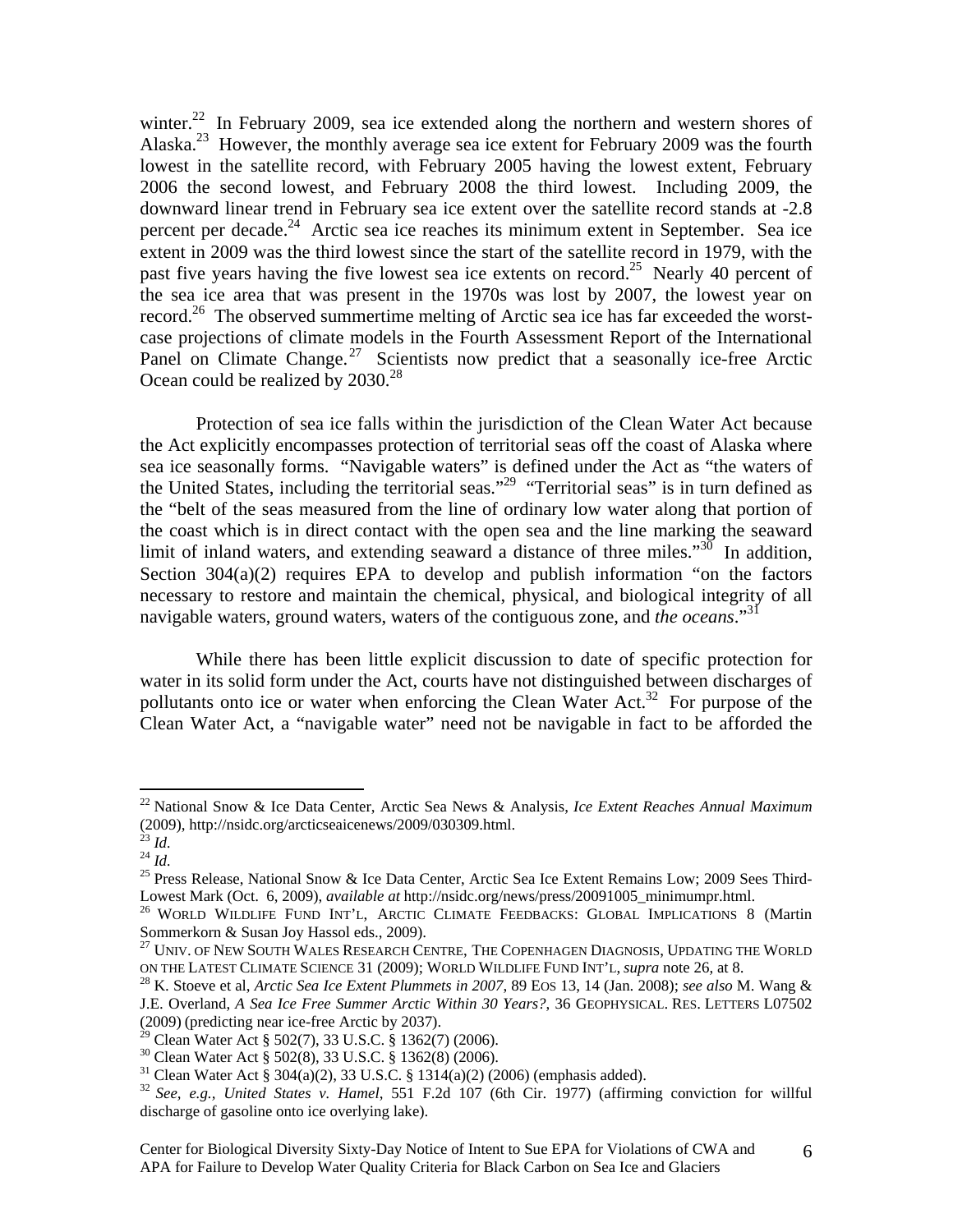protections of the Act.<sup>33</sup> Indeed, in passing the Clean Water Act, Congress did not intend to use the term "navigable waters" in the traditional sense, but to "extend the coverage of the act as far as permissible under the commerce clause."<sup>34</sup> Accordingly, there is no legitimate basis to withhold Clean Water Act protection to sea ice because it is a solid.

Protection of sea ice also furthers the purpose of the Clean Water Act, which is "to restore and maintain the chemical, physical, and biological integrity of the Nation's waters."<sup>35</sup> Sea ice is a fundamental component of the Arctic marine ecosystem. For example, the volume and timing of sea ice melt is intimately connected to the chemical, physical and biological integrity of Arctic waters. Sea ice impacts the physical integrity of Arctic waters through alterations in temperature and light. The Arctic food web is delicately balanced to take advantage of the seasonal timing of sea ice melt. When sea ice melts, ocean temperature and light increase, with a consequent increase in photosynthesis by phytoplankton. Phytoplankton are a food source for zooplankton that rise from deeper waters at specific times in the spring to feed. If sea ice melts early, the coupling between photosynthetic production and zooplankton demand becomes uncoupled.<sup>36</sup> This trophic mismatch has reverberating consequences throughout the food web. Furthermore, warmer waters that are less saline as a result of melted sea ice become more stratified so that less nutrient cycling occurs between the surface and deep waters, causing further adverse impacts to the Arctic food web.<sup>37</sup>

The chemical integrity of the oceans is also powerfully influenced by sea ice dynamics. The volume of sea ice melt has direct impacts on ocean acidification. Ocean acidification refers to the decrease in ocean pH that occurs when oceans absorb carbon dioxide from the atmosphere. As pH decreases, carbonate concentrations also decrease. Carbonate and calcium are essential for many organisms, such as plankton and shellfish, to form their shells. One of the common forms of calcium carbonate is aragonite, and the cold waters of the Arctic tend to have lower concentrations of aragonite than mid-latitude oceans.<sup>38</sup> Aragonite undersaturation is exacerbated with the loss of sea ice through multiple mechanisms. First, when sea ice melts there is an influx of freshwater that causes a reduction in salinity and total alkalinity, which in turn reduces carbonate concentrations. 39 Second, sea ice tends to have a lower concentration of dissolved

<sup>33</sup> *See, e.g.,* EPA & Army Corps of Engineers, *Clean Water Act Jurisdiction Following the U.S. Supreme* 

<sup>&</sup>lt;sup>34</sup> Quivira Mining Co. v. U.S. Envtl Prot. Agency, 765 F.2d 126, 130 (10th Cir. 1985) (citing *United States v. Texas Pipe Line Co.*, 611 F.2d 345, 347 (10th Cir. 1979).

<sup>&</sup>lt;sup>35</sup> Clean Water Act § 101(a), 33 U.S.C. § 1251(a) (2006).

<sup>36</sup> K.L. Laidre et al., *Quantifying the Sensitivity of Arctic Marine Mammals to Climate-Induced Habitat Change*, 18 ECOLOGICAL APPLICATIONS S97, S99 (2008); A.S. Hansen et al., *Impact of Changing Ice Cover on Pelagic Productivity and Foodweb Structure in Disko Bay, West Greenland: A Dynamic Model* 

*Approach*, 50 DEEP SEA RESEARCH I 171, 182 (2003).<br><sup>37</sup> N.R. Bates & J.T. Mathis, *The Arctic Ocean Marine Carbon Cycle: Evaluation of Air-Sea CO<sub>2</sub>*<br>*Exchanges, Ocean Acidification Impacts and Potential Feedbacks*, 6 BIO <sup>38</sup> V.J. Fabry et al., *Impacts of Ocean Acidification on Marine Fauna and Ecosystem Processes*, 65 INTERNATIONAL COUNCIL FOR THE EXPLORATION OF THE SEA (ICES) JOURNAL OF MARINE SCIENCES 414, 415 (2008).

<sup>39</sup> M. Yamamoto-Kawai et al., *Aragonite Undersaturation in the Arctic Ocean: Effects of Ocean Acidification and Sea Ice Melt*, 326 SCIENCE 1098, 1099 (2009).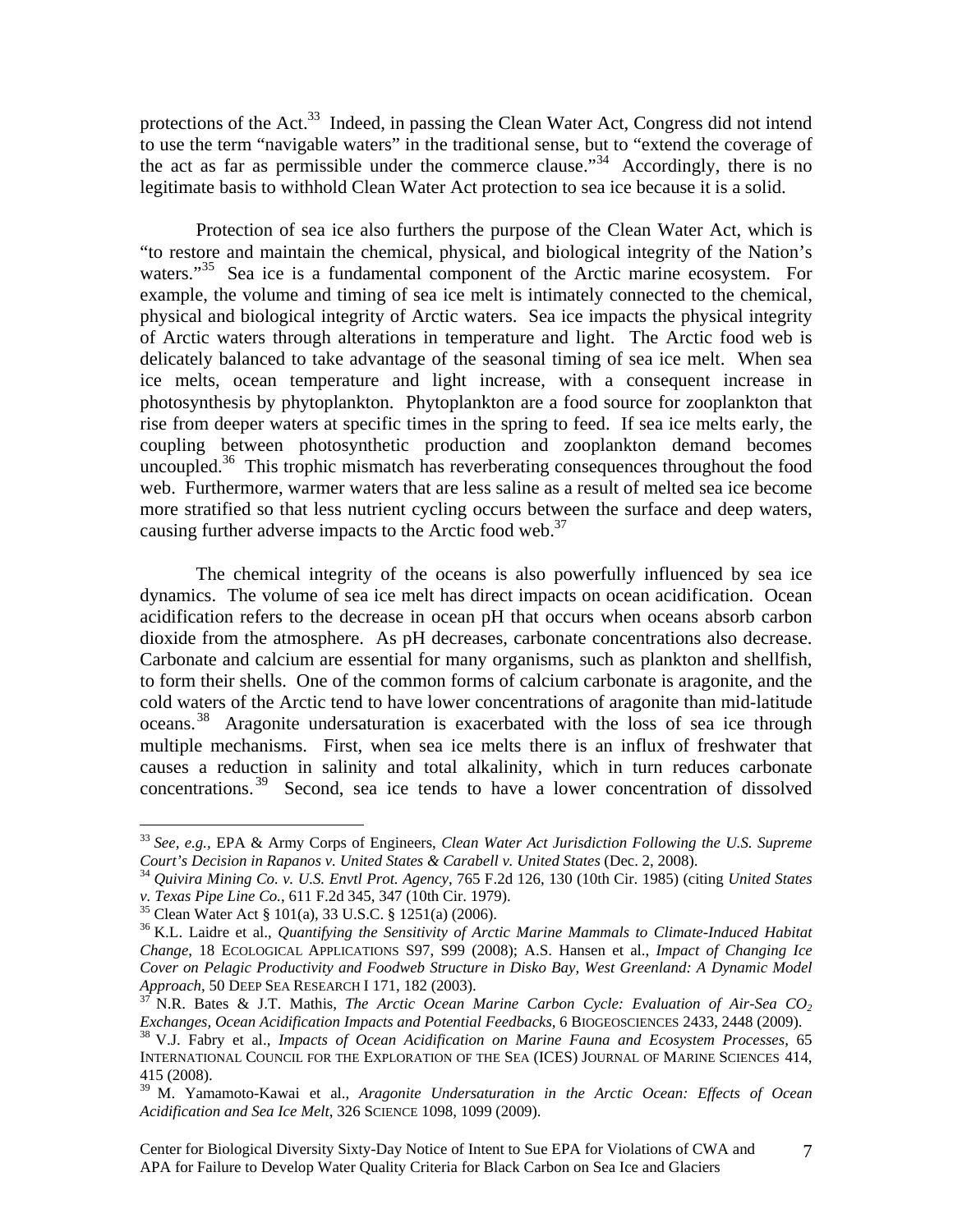inorganic carbon, which also intensifies ocean aragonite undersaturation when meltwater enters the oceans.40 Third, sea ice cover reduces the surface of the ocean that is exposed to the air. Because carbon dioxide exchange occurs at the interface of the sea and air, when more surface ocean is exposed with sea ice melt, more carbon dioxide is absorbed by the oceans. $41$ 

Besides the extensive biological impacts of the chemical and physical status of the oceans, sea ice itself also confers exceedingly important ecological benefits. Krill, an important food source for many marine organisms including cetaceans, overwinter in sea ice, and krill availability is directly correlated to ice extent.<sup> $\frac{5}{2}$ </sup> For many marine mammals sea ice habitat is as important as aquatic habitat.<sup>43</sup> For instance, narwhals depend on winter sea ice for foraging.<sup>44</sup> Pinnipeds such as walrus and seals also depend on sea ice for foraging as well as breeding and resting.45 Polar bears depend on sea ice as hunting platforms as well as denning and whelping. 46 Finally, sea ice supports an abundant microbial and algal ecosystem within the ice matrix.<sup>47</sup> This intra-ice ecosystem productivity provides food for small amphipods that live under the ice, which in turn are food for diving birds and  $\cot^{48}$ 

Adverse impacts resulting from the accelerated loss of Arctic sea ice extend well beyond the Arctic Ocean and its coast. By reflecting the sun's energy back into space, sea ice is an effective insulator, preventing heat in the Arctic Ocean from escaping upward and warming the lower atmosphere.<sup> $\frac{49}{12}$ </sup> The decline of sea ice amplifies warming in the Arctic, which in turn has major implications for temperature patterns over adjacent, permafrost-dominated land areas and for weather patterns across the Northern Hemisphere.<sup>50</sup> Rapid retreat of Arctic sea ice is predicted to accelerate warming 1,500 kilometers inland throughout Alaska, Canada and Russia.<sup>51</sup> During rapid ice retreat, the rate of inland warming could be more than three times that previously suggested by

 $40$   $Id.$ 

<sup>&</sup>lt;sup>41</sup> *Id.*; Bates & Mathis, *supra* note 37 at 2446.<br><sup>42</sup> K.F. Drinkwater et al., *On the Processes Linking Climate to Ecosystem Changes*, 79 JOURNAL OF

MARINE SYSTEMS 374, 378 (2010).<br><sup>43</sup> See, e.g., Laidre *supra* note 36; E. Post et al., *Ecological Dynamics Across the Arctic Associated with Recent Climate Change*, 325 SCIENCE 1355, 1355 (2009).

<sup>&</sup>lt;sup>44</sup> Laidre, *supra* note 36 at S101.<br><sup>45</sup> *Id.*; Drinkwater, *supra* note 42.<br><sup>46</sup> *Id.*<br><sup>47</sup> B.A. Bluhm & R. Gradinger, *Regional variability in food availability for Arctic marine mammals, 18* ECOLOGICAL APPLICATIONS S77, S83 (2008). 48 *Id.* at S84.

<sup>49</sup> WORLD WILDLIFE FUND INT'L, *supra* note 26, at 19-20. 50 *Id.* at 18.

<sup>51</sup> UNITED NATIONS ENVIRONMENTAL PROGRAMME, CLIMATE CHANGE 2009 SCIENCE COMPENDIUM 19 (Catherine McMullen ed., 2009). The disappearance of the Arctic ice cap during the sunlit period of the year would radically reduce the local albedo and cause an annually averaged 19.7 Wm<sup>-2</sup> increase in absorbed solar flux at the Arctic Ocean surface, or equivalently an annually averaged 0.55 Wm<sup>−</sup><sup>2</sup> increase on the planetary scale. C. Matsoukas et al., *The Effect of Arctic Sea-Ice Extent of the Absorbed (Net) Solar Flux at the Surface, Based on ISCCP-D2 Cloud Data for 1983-2007*, 10 ATMOSPHERIC CHEMISTRY & PHYSICS 777, 777 (2010).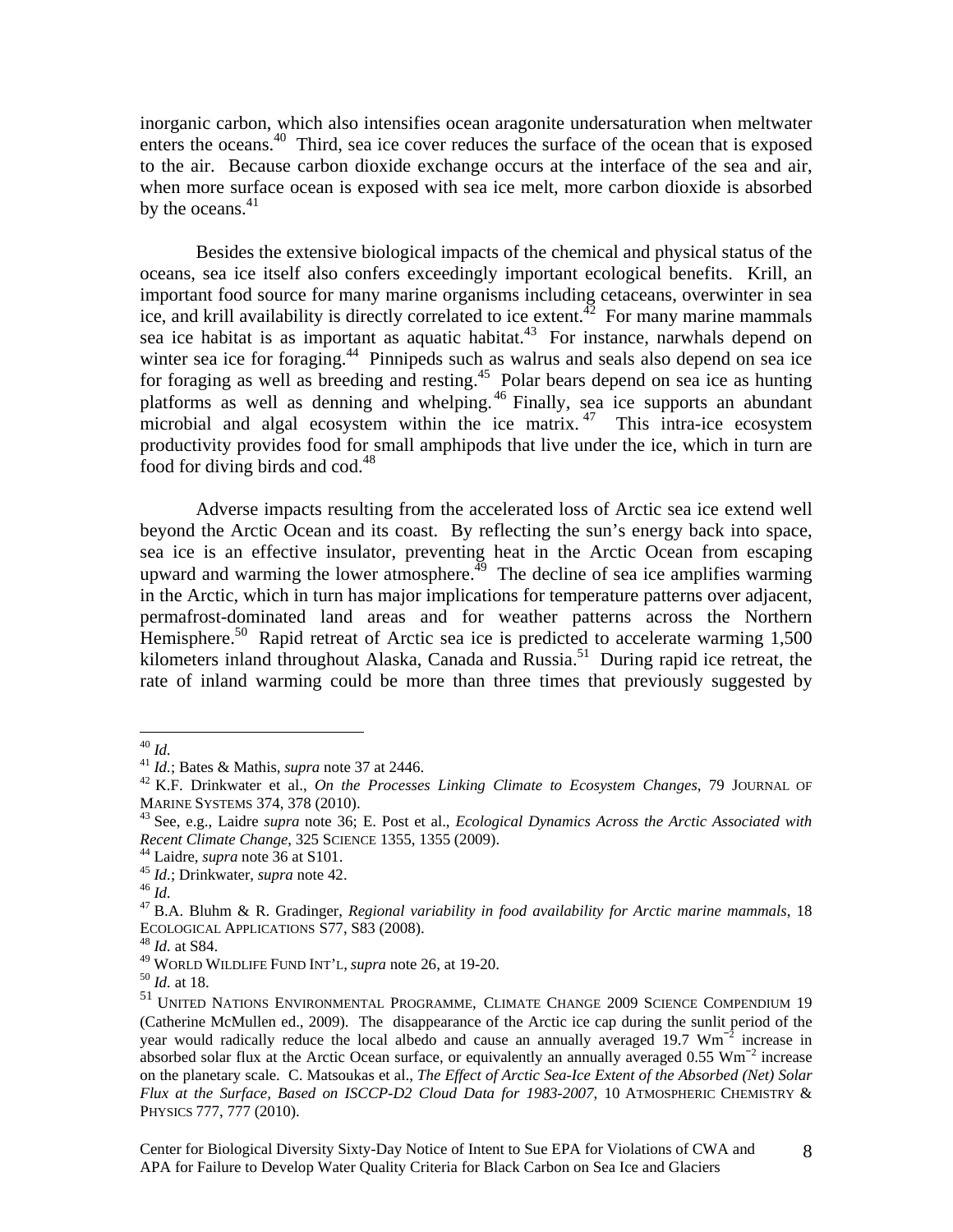global climate models.<sup>52</sup> Higher temperatures will thaw out extensive expanses of permafrost, resulting in the potential release of methane and carbon dioxide that are currently frozen in Arctic soils thereby further accelerating additional warming.<sup>53</sup> Additional warming in the Arctic resulting from the loss of sea ice will also affect weather patterns by altering atmospheric circulation patterns and, through it, weather patterns affecting transportation, agriculture, forestry and water supplies.<sup>54</sup> Loss of sea ice in the Arctic Ocean will therefore have serious repercussions as climactic feedbacks resulting from higher temperatures accelerate, the timing of the seasons is altered, and shifting circulation patterns cascade through the Arctic and beyond.

#### 2. Glaciers

The World Glacier Monitoring Service defines a glacier as "a mass of surface-ice on land which flows downhill under gravity and is constrained by internal stress and friction at the base and sides."<sup>55</sup> Glaciers and ice caps cover 10% of the Earth's surface and provide about 75% of the world's fresh water.<sup>56</sup> Glaciers in the U.S. are located in Alaska and the continental U.S. from the Rockies westward. Nine western states of the contiguous U.S. have glaciers: Washington, California, Oregon, Montana, Wyoming, Colorado, Idaho, Utah, and Nevada.<sup>57</sup> The glaciers of the continental U.S. have a total area of approximately 580 sq.  $km^{58}$  and constitute 7% of world glacier area.<sup>59</sup> Washington State accounts for approximately 75% of U.S. glacial extent outside of Alaska.<sup>60</sup> Alaska contains approximately 11% of world glacier area.<sup>61</sup> Like sea ice, the Earth's glaciers as a whole are exhibiting rapid recession.<sup>62</sup> For example, the number of glaciers at Glacier National Park has dropped from 150 to 26 since 1850, with some projections suggesting that if current trends in the rate of melting continue, the remaining glaciers will disappear within the next 25 to 30 years. $63$ 

America's glaciers are afforded protection under the Clean Water Act because they feed traditional navigable waters and because glaciers meet the "significant nexus" test set forth by Justice Kennedy in *Rapanos v. United States*, 547 U.S. 715 (2006).

<sup>&</sup>lt;sup>52</sup> UNITED NATIONS ENVIRONMENTAL PROGRAMME, *supra* note 51, at 19.

<sup>&</sup>lt;sup>53</sup> Id.<br><sup>54</sup> WORLD WILDLIFE FUND INT'L, *supra* note 26, at 23.<br><sup>55</sup> World Glacier Monitoring Service, *Global Glacier Changes: Facts and Figures* at 10 (2009).<br><sup>56</sup> P. Jansson et al., *The Concept of Glacier Storage: a* IMAGE ATLAS OF GLACIERS OF THE WORLD 329, Table 1 (J. Williams & J. Ferrigno, eds., 2002). 58 *Id.* at 329.

<sup>59</sup> R.G. Barry, *The Status of Research on Glaciers and Global Glacier Recession: A Review*, 30 PROGRESS

<sup>&</sup>lt;sup>60</sup> Krimmel, *supra* note 57 at 343, *see* Table 1 for individual states.<br><sup>61</sup> Barry, *supra* note 59 at 286.<br><sup>62</sup> P. Lemke et al., *Chapter 4, Observations: Changes in Snow, Ice and Frozen Ground in CLIMATE* CHANGE 2007: THE PHYSICAL SCIENCE BASIS. CONTRIBUTION OF WORKING GROUP I TO THE FOURTH ASSESSMENT REPORT OF THE INTERGOVERNMENTAL PANEL ON CLIMATE CHANGE 356 (S. Solomon et al. eds., 2007).

 $^{63}$  GOVERNMENT ACCOUNTABILITY OFFICE, CLIMATE CHANGE: AGENCIES SHOULD DEVELOP GUIDANCE FOR ADDRESSING THE EFFECTS ON FEDERAL LAND AND WATER RESOURCES 18 (Aug. 2007), *available at*: http://www.gao.gov/news.items/d07863.pdf.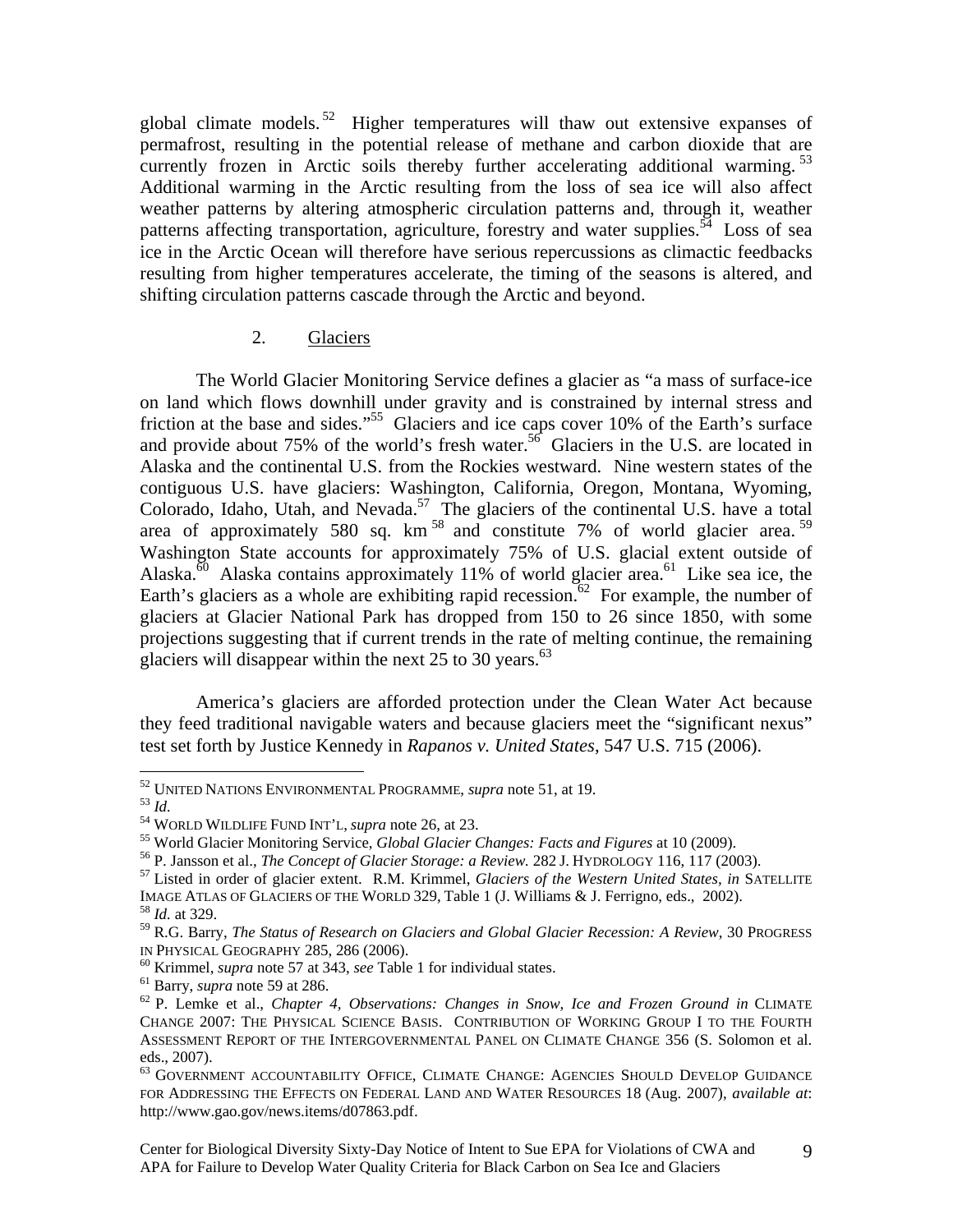The "Clean Water Act is concerned with the pollution of tributaries as well as with the pollution of navigable streams, and 'it is incontestable that substantial pollution of one not only may but very probably will affect the other."<sup>64</sup> Thus, Clean Water Act jurisdiction extends to non-navigable tributaries of traditional navigable waters that are relatively permanent where the tributaries typically flow year-round or have continuous flow at least seasonally.<sup>65</sup> A non-navigable tributary of a traditional navigable water is a non-navigable water body whose waters flow into a traditional navigable water either directly or indirectly by means of other tributaries.<sup>66</sup> Glaciers meet this definition because their waters flow into traditional navigable waters such as rivers and oceans. Indeed, due to their many important ecological functions, glaciers are considered "part of the fresh waters ecosystem."67

Glacial runoff comes from a variety of sources such as surface melting, melting by geothermal heat, precipitation that falls on glaciers, and pressure melting.<sup>68</sup> Kryal streams, which are fed directly by glacial melt, are one of the main types of alpine stream flow contributing to downstream waters.<sup>69</sup> Indeed, glaciers significantly influence most of Alaska's major rivers, even though glaciers cover just 5% of the state.<sup>70</sup> Similarly, most of the water flowing into the Gulf of Alaska from the Susitna River comes from mountain glaciers.<sup>71</sup> Glaciers in the continental United States are also a water source for downstream rivers. For example, Triple Divide Peak in Glacier National Park contributes to three major river systems: the Columbia, Saskatchewan, and Missouri.<sup>72</sup> Similarly, glaciers on Mt. Rainier feed five major rivers: Nisqually, Cowlitz, White, Carbon, and Puyallup.<sup>73</sup>

Glaciers are also water bodies with continuous seasonal flow. Joint EPA/Army Corps of Engineer guidance provides that a water body is seasonal if it exists "typically

<sup>64</sup> *Headwaters, Inc. v. Talent Irrigation Dist.*, 243 F.3d 526, 534 (9th Cir. 2001) (citation omitted). 65 EPA & Army Corps of Engineers, *supra* note 33, at 6; *see also United States v. TGR Corp.,* 171 F.3d 762, 764 (2d Cir. 1999) (non-navigable tributaries flowing into navigable streams are "waters of the United States"); *Quivira Mining Co v. EPA*, 765 F.2d 126, 130 (10th Cir. 1985) (creeks and arroyos connected to streams during intense rainfall are "waters of the United States"); *United States v. Texas Pipe Line Co.,* 611 F.2d 345, 347 (10th Cir. 1979) (oil spill into tributary involved "waters of the United States," even though no evidence tributary was discharging into traditional navigable waters at time of spill).

<sup>&</sup>lt;sup>66</sup> EPA & Army Corps of Engineers, *supra* note 33, at 6.<br><sup>67</sup> GOVERNMENT ACCOUNTABILITY OFFICE, *supra* note 63, at 159.<br><sup>68</sup> Randy Bowersox, *Hydrology of a Glacial Dominated System, Copper River, Alaska, in GLACIAL AN* PERIGLACIAL PROCESSES AS HYDROGEOMORPHIC AND ECOLOGICAL DRIVERS IN HIGH-LATITUDE WATERSHEDS 2 (J. Mount et al. eds., 2002).<br><sup>69</sup> F.R. Hauer et al., *Pattern and Process in Northern Rocky Mountain Headwaters: Ecological Linkages in* 

*the Headwaters of the Crown of the Continent,* 43 J. AM. WATER RESOURCES ASS'N 104, 107 (2007).<br><sup>70</sup> Alaska Department of Natural Resources, Division of Mining, Land & Water, Alaska Hydrologic

Survey, http://dnr.alaska.gov/mlw/water/hydro/index.htm (last visited January 26, 2010).<br><sup>71</sup> NASA Earth Observatory, Alaska Glaciers and Rivers: Image of the Day,<br>http://earthobservatory.nasa.gov/IOTD/view.php?id=8117 (la

<sup>&</sup>lt;sup>72</sup> F.R. Hauer et al., *supra* note 69, at 105.<br><sup>73</sup> See National Park Service, *The Little Tahoma News*, http://www.nps.gov/archive/mora/kids/student5.htm (last visited Jan. 28, 2010).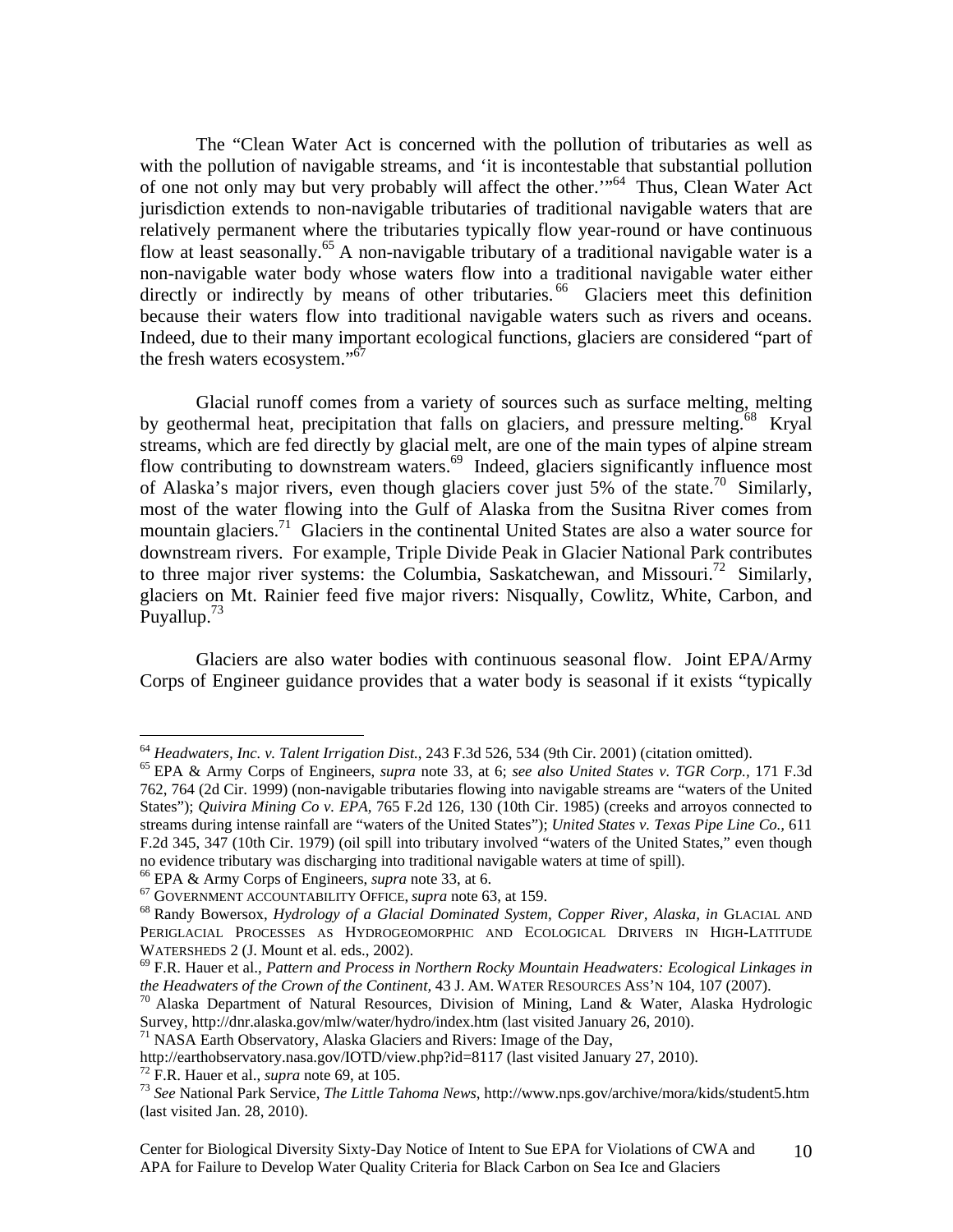three months" of the year.<sup>74</sup> Glaciers at all latitudes exhibit annual ablation (melt/loss of snow and ice) during late spring and summer, a span of at least three months.<sup>75</sup> At low latitudes, ablation occurs year-round.<sup>76</sup>

Protection of glaciers under the Clean Water Act is warranted on the alternative grounds that glaciers meet the jurisdictional test articulated by Justice Kennedy in *Rapanos v. United States*, 547 U.S. 715 (2006) for what constitutes a regulable water under the Act.77 In *Rapanos,* Justice Kennedy held that Clean Water Act jurisdiction extends to waters or wetlands that "possess a 'significant nexus' to waters that are or were navigable in fact or that could reasonably be so made."<sup>78</sup> A significant nexus exists if "either alone or in combination with similarly situated lands in the region, [they] significantly affect the chemical, physical, and biological integrity of other covered waters more readily understood as 'navigable."<sup>79</sup>

Glaciers meet the significant nexus test because they significantly affect the chemical, physical, and biological integrity of downstream waters. Chemical impacts of glaciers to downstream waters include water dilution and increased pollutant loads. For instance, meltwater contributions from glaciers tend to be relatively dilute with low nutrient content, but with glacier retreat, downstream waters will have greater exposure to soils that could contribute more ions such as phosphorus and nitrogen. $\frac{80}{10}$  Because glaciers also concentrate volatile organic compounds transported from agricultural and industrial activity, increased melt rates will result in greater amounts of these compounds being deposited in downstream waters.<sup>81</sup> The same has been observed for organochlorides.<sup>82</sup> Glacial retreat can result in additional dangers to water quality, including increased

<sup>74</sup> EPA & Army Corps of Engineers, *supra* note 33, at 7. 75 P. Lemke et al., *Chapter 4, Observations: Changes in Snow, Ice and Frozen Ground in* CLIMATE CHANGE 2007: THE PHYSICAL SCIENCE BASIS. CONTRIBUTION OF WORKING GROUP I TO THE FOURTH ASSESSMENT REPORT OF THE INTERGOVERNMENTAL PANEL ON CLIMATE CHANGE 356 (S. Solomon et al. eds., Cambridge Univ. Press 2007).<br><sup>76</sup> Id.

<sup>&</sup>lt;sup>77</sup> *Rapanos* was decided in a fractured 4-1-4 decision, with Justice Kennedy's concurrence providing the deciding vote. In interpreting *Rapanos*, circuit courts have determined that either: (1) Justice Kennedy's concurrence provides the controlling rule of law; or (2) jurisdictional requirements are met if either the test articulated by Justice Kennedy or the plurality in *Rapanos* is met. Under either interpretation, regulatory jurisdiction would be established if Justice Kennedy's test is satisfied. *See, e.g., United States. v. Gerke Excavating, Inc.,* 464 F.3d 723, 724 (7th Cir. 2006) (Kennedy concurrence controlling); *Northern California River Watch v. City of Healdsburg*, 496 F.3d 993, 999-1000 (9th Cir. 2006) (same); *United States v. Johnson*, 467 F.3d 56, 66 (1st Cir. 2006) ("federal government can establish jurisdiction over the target sites if it can meet either the plurality's or Justice Kennedy's standard").<br><sup>78</sup> Rapanos v. United States, 547 U.S. 715, 759 (2006).<br><sup>79</sup> Id. at 780.<br><sup>80</sup> R.D. Moore et al., *Glacier Change in Western North Americ* 

*Hazards and Water Quality.* 23 HYDROLOGICAL PROCESSES 42, 53 (2009); F.R. Hauer et al., *supra* note 69, at 107.<br> $81$  R.D. Moore et al., *supra* note 80, at 53.

<sup>&</sup>lt;sup>82</sup> C. Rosenzweig et al., *Chapter 1.* Assessment of Observed Changes and Responses in Natural and *Managed Systems in* CLIMATE CHANGE 2007: THE PHYSICAL SCIENCE BASIS. CONTRIBUTION OF WORKING GROUP II TO THE FOURTH ASSESSMENT REPORT OF THE INTERGOVERNMENTAL PANEL ON CLIMATE CHANGE 91 (M.L. Parry et al. eds., Cambridge Univ. Press 2007).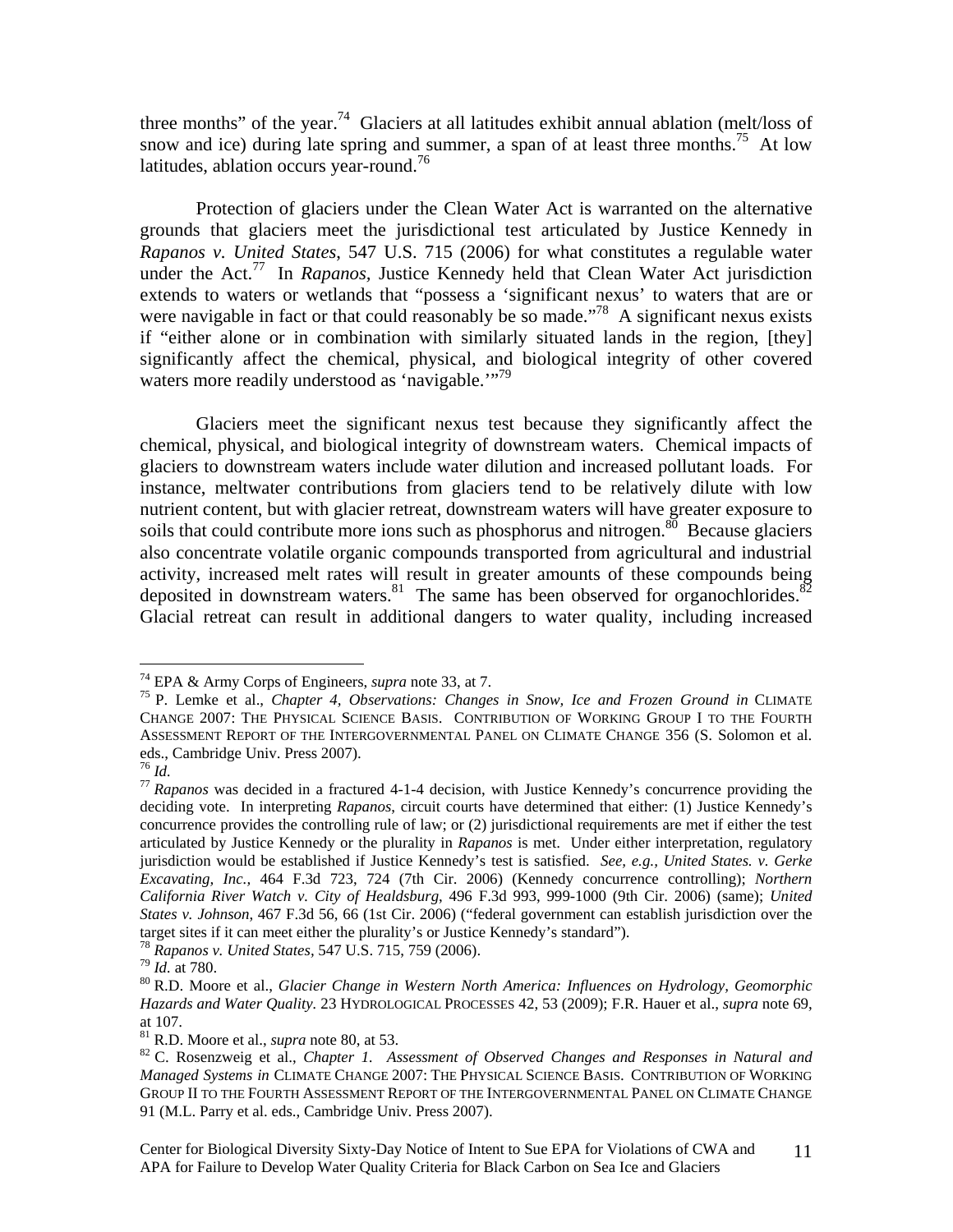suspended sediment load and increased water temperature. <sup>83</sup> Changes in water temperature can result in thermal stratification and reduced nutrient cycling.<sup>84</sup>

The physical integrity of downstream waters in a large number of water basins is dependent on glacial meltwaters. One of the main services provided by glaciers is water storage. Water storage occurs both as frozen water in the form of ice as well as precipitation stored in glacial aquifers.<sup>85</sup> In many areas summer melt provides a regulating influence to maintain stream flows during the dry season.<sup>86</sup> The importance of glacial water sources operates at multi-year, seasonal, and daily time scales. $87$  Non-ice sheet glaciers are also significant because they can change extent much more rapidly than ice sheets, and thus are the current greatest contributor to increases in sea level.<sup>88</sup> In fact, it is estimated that the world's non-ice sheet glaciers would cause a  $0.65 \pm 0.16$  m rise in sea level if they melted completely.<sup>89</sup> Glacial water storage and release also has important implications for hydroelectric power plants, irrigation, consumptive use, and local ecosystems.<sup>90</sup> Decreasing summer runoff will result in lower water levels in lakes and rivers, which in turn will cause re-suspension of sediment and free harmful compounds within the sediment.<sup>91</sup> Destabilization due to glacial retreat can also increase the risk of "geomorphic hazards" such as floods, avalanches, and debris flow.<sup>92</sup>

Perhaps most important are the ecosystem services provided by glacier water systems. The detrimental chemical and physical effects of glacial retreat can significantly impact the biological integrity of downstream ecosystems. For instance, freshwater temperature is extremely important for salmon spawning.<sup>93</sup> The increased temperature in late summer due to glacial recession would represent yet another stress to species that are already imperiled. On the other hand, abundance of macroinvertebrates is likely to increase with reduced meltwater contributions.<sup>94</sup> This increase in abundance at a given site, however, will likely be accompanied by a *decrease* in biodiversity between streams or within a region.<sup>95</sup> This is due to the fact that streams will become more homogeneous in their characteristics and thus species highly-adapted for conditions

<sup>&</sup>lt;sup>83</sup> R.D. Moore et al., *supra* note 80, at 53-55.<br><sup>84</sup> C. Rosenzweig et al., *supra* note 82, at 91.<br><sup>85</sup> P. Jansson et al., *supra* note 56, at 119-22.<br><sup>86</sup> R.D. Moore et al., *supra* note 80, at 48.<br><sup>87</sup> P. Jansson et

<sup>89</sup> M.B. Dyurgerov & M.F. Meier, *Glaciers and the Changing Earth System: A 2004 Snapshot* at 7, Occasional Paper 58 (2005): Institute of Arctic and Alpine Research, University of Colorado.

<sup>90</sup> R.D. Moore et al., *Glacier Change in Western North America: Influences on Hydrology, Geomorphic Hazards and Water Quality.* 23 HYDROLOGICAL PROCESSES 42 (2009).

<sup>91</sup> Z.W. Kundzewicz et al, *Chapter 3, Freshwater Resources and their Management in* CLIMATE CHANGE 2007: THE PHYSICAL SCIENCE BASIS. CONTRIBUTION OF WORKING GROUP II TO THE FOURTH ASSESSMENT REPORT OF THE INTERGOVERNMENTAL PANEL ON CLIMATE CHANGE 188 (M.L. Parry et al. eds., Cambridge Univ. Press 2007).

<sup>92</sup> R.D. Moore et al., *supra* note 80, at 50.

<sup>93</sup> *Id.* at 56.

<sup>94</sup> L.E. Brown et al., *Vulnerability of Alpine Stream Biodiversity to Shrinking Glaciers and Snowpacks*, 13 Global Change Biology 958, 963 (2007).

<sup>95</sup> *Id.*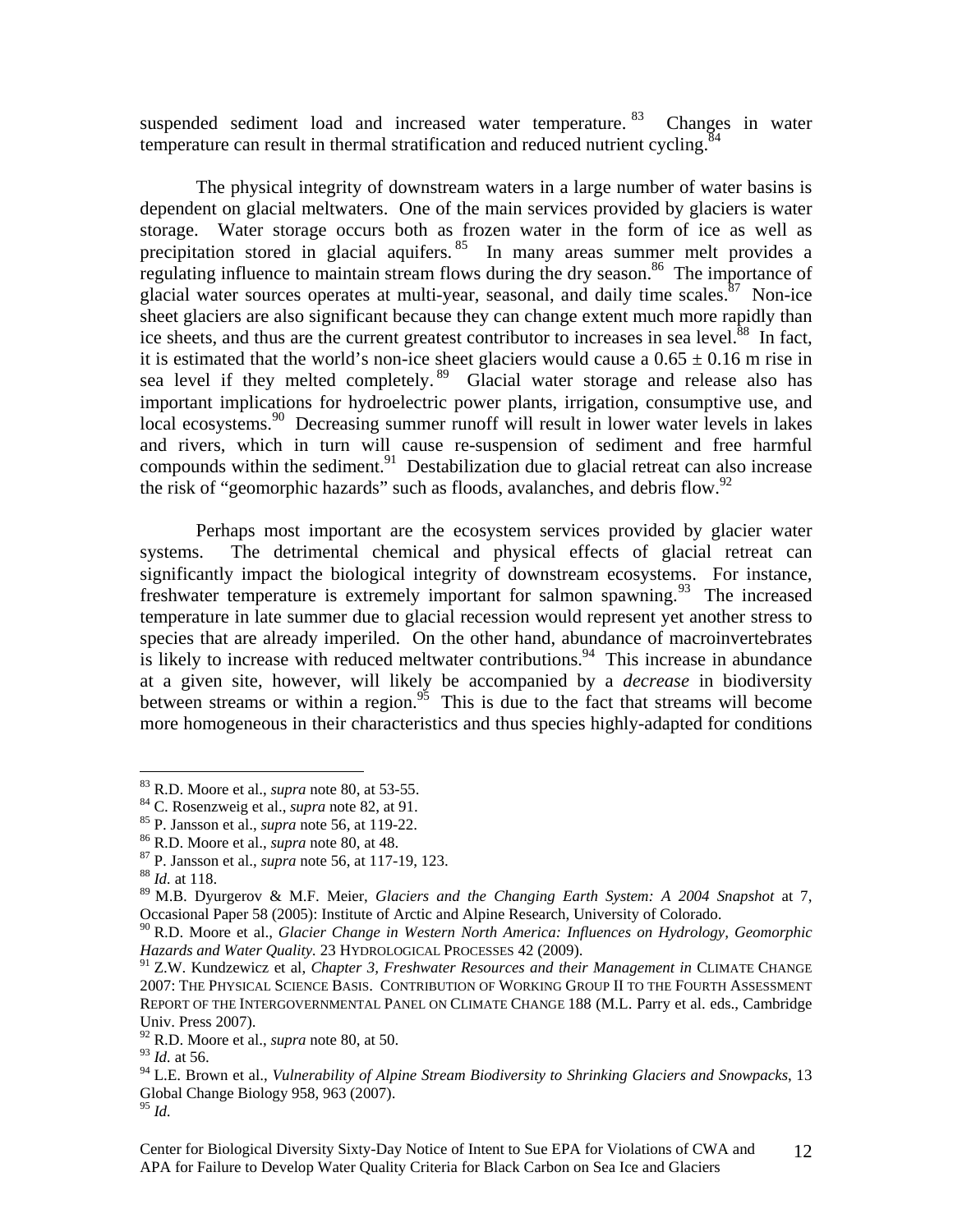that include significant meltwater contributions will be extirpated.<sup>96</sup> These vulnerable species will be lost as the balance of meltwater and other water sources changes for a given stream.

Specialized alpine ecosystems are highly adapted to the temperature and flow conditions that currently exist near glaciers. Due to their highly adapted nature, these ecosystems are vulnerable to small changes and thus would likely be unable to survive a transition to a different stream system.<sup>97</sup> Glaciers also host microbial ecosystems within the ice. These ecosystems are sensitive to heat changes on varying time scales.<sup>98</sup> One study suggests that globally the microoganisms living in cryoconite holes on the surface of glaciers may fix as much as  $64$  Gg of carbon per year.<sup>99</sup> Thus, loss of glacial extent would reduce this potential for carbon sequestration and further exacerbate global warming.

For glaciers that are part of coastal watersheds, such as those surrounding the Gulf of Alaska, glaciers are an important source of ancient and labile organic matter for the marine environment.<sup>100</sup> Changes in glacier volume due to climactic factors could therefore alter the age, quantity and reactivity of dissolved organic matter entering coastal oceans.101

Thus, not only are glaciers directly connected to traditional navigable waters, but they also significantly affect the chemical, physical, and biological integrity of other covered waters more readily understood as 'navigable.' Accordingly, EPA has authority to set water quality criteria for glaciers under the Clean Water Act.

## **B. Atmospheric Depositions of Black Carbon onto Waters of the United States are Subject to Clean Water Act Authority**

Air pollution often has serious adverse impacts on water quality. As recognized by EPA, "[a]irborne pollutants from human and natural sources can deposit back onto land and water bodies, sometimes at great distances from the source, and can be an important contributor to declining water quality."<sup>102</sup> Accordingly, pollutants that are emitted into the atmosphere but ultimately impact water quality are regulated under the Clean Water Act. For example, mercury is an airborne pollutant that is regulated under Section  $303(d)$  of the Act.  $^{103}$  Like black carbon, impairment of a waterbody from

 $96$  Id.

<sup>&</sup>lt;sup>97</sup> F.R. Hauer et al., *supra* note 69, at 108.<br><sup>98</sup> *See* A. Hodson et al., *Glacial Ecosystems*, 78 ECOLOGICAL MONOGRAPHS 41 (2008).

<sup>&</sup>lt;sup>99</sup> A.M. Anesio et al., *High Microbial Activity on Glaciers: Importance to the Global Carbon Cycle*, 15 GLOBAL CHANGE BIOLOGY 955 (2009).<br><sup>100</sup> Eran Hood et al., *Glaciers as a Source of Ancient and Labile Organic Matter to the Marine* 

*Environment*, 462 NATURE 1044 (2009).<br><sup>101</sup> *Id.* **EPA**, Water: Wetlands, Oceans, and Watersheds, *Air Pollution and Water Quality*,

http://www.epa.gov/owow/airdeposition/index.html (last visited Jan. 11, 2010).<br><sup>103</sup> E.P.A., Total Maximum Daily Loads (TMDLs) and Mercury, http://www.epa.gov/owow/tmdl/mercury/

<sup>(</sup>last visited December 28, 2009).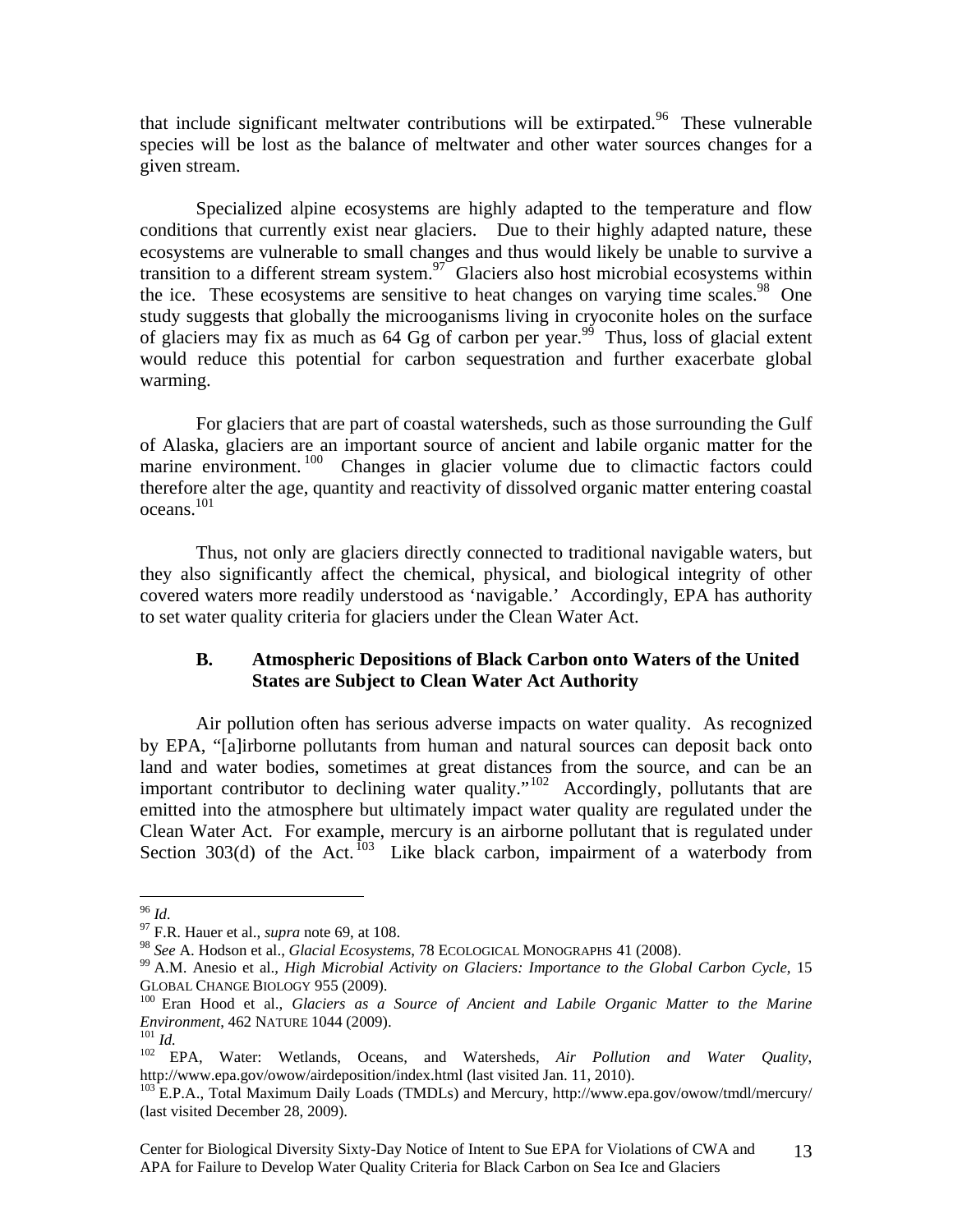mercury is predominately a result of atmospheric deposition from a "combination of local, regional and international sources."104 Therefore, the fact that black carbon impairs sea ice and glaciers as a result of atmospheric deposition is not an impediment to regulation under the Clean Water Act.

# **V. EPA'S VIOLATIONS OF THE CLEAN WATER ACT AND THE ADMINISTRATIVE PROCEDURE ACT**

On February 22, 2010, the Center submitted a formal petition to the EPA requesting that it initiate a rulemaking pursuant to the Clean Water Act, 33 U.S.C. § 1314(a), to address threats posed by black carbon. This Petition for rulemaking specifically requested that the EPA:

- **(1) Develop national water quality criteria pursuant to section 304(a)(1) stating that black carbon concentrations on sea ice and glaciers should not deviate measurably from preindustrial levels.**
- **(2) Publish information on black carbon pursuant to section 304(a)(2) to guide states in identifying local sources of black carbon emissions and strategies for reducing those emissions.**

At this time, EPA has not provided a written response to the petition.

EPA has failed to perform a nondiscretionary duty of the Clean Water Act section 304(a), which requires that it shall review and revise water quality criteria to reflect the latest scientific knowledge and publish information. 33 U.S.C.  $\S$  1314(a)(1) & (2). Pursuant to the citizen suit provision of the Clean Water Act, 33 U.S.C. §§ 1365(a)-(b), we intend to sue the EPA for the violations of the Clean Water Act described herein. Moreover, EPA's failure to perform its duties constitutes agency action unlawfully withheld in violation of the Administrative Procedure Act. 5 U.S.C. § 706(1).

EPA's failure to answer the Center's petition also constitutes agency action "unreasonably delayed" in violation of the Administrative Procedure Act. 5 U.S.C. § 706(1). Finally, to the extent that EPA has reviewed the Petition, any decision not to develop and publish water quality criterion for black carbon is arbitrary and capricious in violation of the Administrative Procedure Act. 5 U.S.C. § 706(2).

# **VI. NAME AND ADDRESS OF NOTICING PARTIES AND COUNSEL**

Please direct correspondence regarding this notice letter to:

Matt Vespa Senior Attorney, Climate Law Institute Center for Biological Diversity

 $\overline{a}$ <sup>104</sup> *Id.*